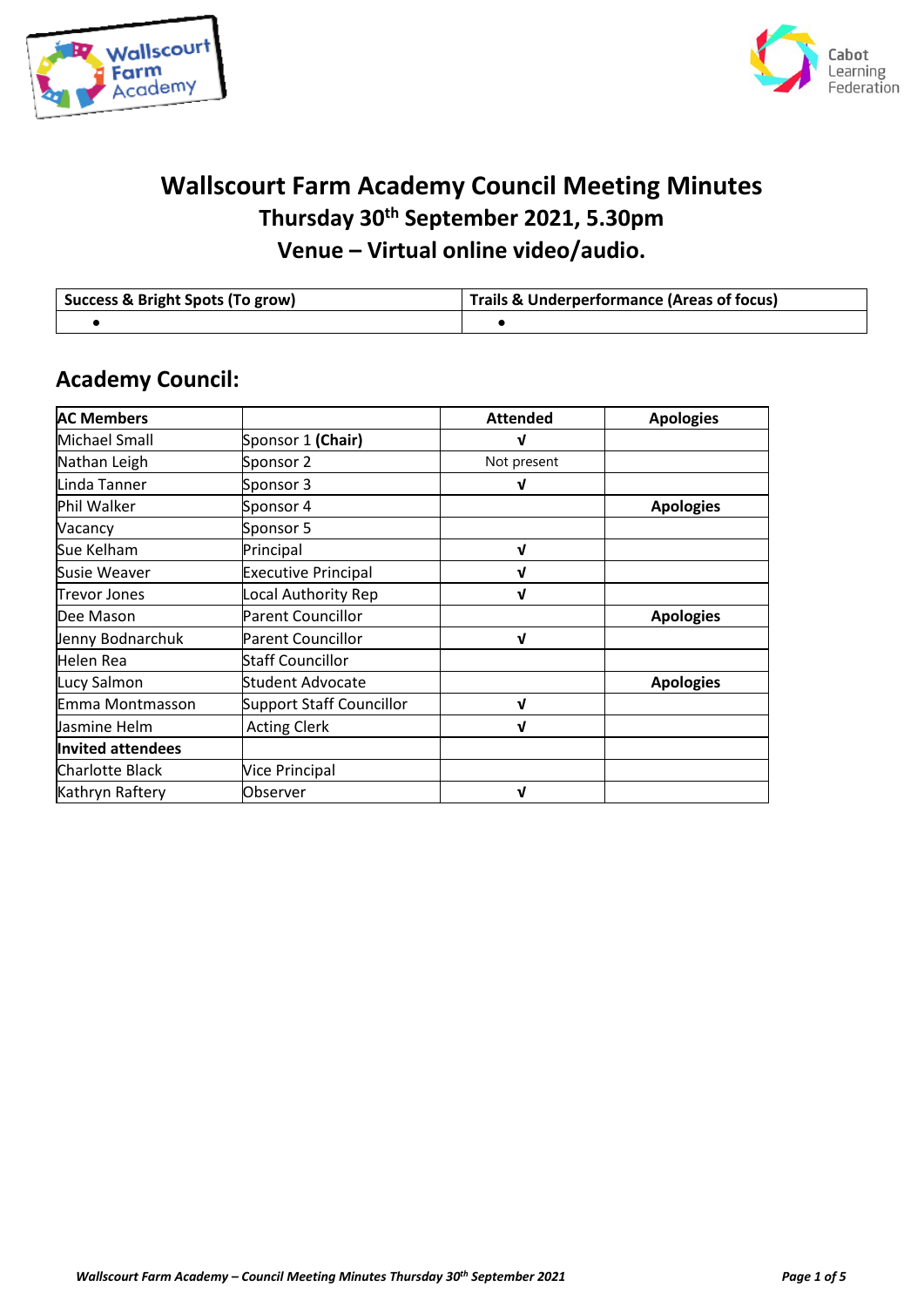



| <b>Item</b>    | <b>Description</b>                                                                                                                  | <b>Action</b> |  |
|----------------|-------------------------------------------------------------------------------------------------------------------------------------|---------------|--|
| 1.             | <b>Introduction, Administration, and Apologies</b>                                                                                  |               |  |
| 1.1            | MS welcomed the group to the meeting and KR as an observer, her proposal will be                                                    |               |  |
|                | going through at the next COAC on 7 <sup>th</sup> October 2021.                                                                     |               |  |
| 2.             | <b>Declarations of Interest</b>                                                                                                     |               |  |
| 2.1            | No changes.                                                                                                                         |               |  |
| 3.             | <b>Academy Council Membership</b>                                                                                                   |               |  |
| 3.1            | DM has put herself forward for Vice Chair a vote will take place following the meeting                                              |               |  |
|                | via email.                                                                                                                          |               |  |
| 4.             | <b>Minutes of Previous Meeting</b>                                                                                                  |               |  |
| 3.1            | The minutes were deemed an accurate record of the previous meeting.                                                                 |               |  |
| 5.             | <b>Matters Arising</b>                                                                                                              |               |  |
| 5.1            | SK explained that the Academy Council report will be the process moving forward. SK                                                 |               |  |
|                | has still done a presentation for this meeting.                                                                                     |               |  |
| 6.             | <b>Quality of Education including curriculum developments</b>                                                                       |               |  |
| 6.1            | Academy Improvement Plan                                                                                                            |               |  |
| 6.1.1          | SK updated the AC on Trust wide updates that will affect WFA. The Key strategic                                                     |               |  |
|                | measure for this year is disadvantaged pupils above all else and this measure has                                                   |               |  |
|                | steered the AIP.                                                                                                                    |               |  |
| 6.1.2          | WFA's 3 key areas are disadvantaged learners, leadership and curriculum. The first                                                  |               |  |
|                | priority is disadvantage, and about the whole experience for these children. The                                                    |               |  |
|                | academy is aware there is a gap here. The second priority is leadership and middle                                                  |               |  |
|                | and subject. This work on CPD around their roles is going very well at the moment.                                                  |               |  |
|                | The third priority is curriculum and ensure the key concepts that run through are                                                   |               |  |
|                | consistent for the learners.                                                                                                        |               |  |
| 6.1.3          | PD Plans for teachers will have the same focus areas as well as individualised areas for                                            |               |  |
|                | their future professional development.                                                                                              |               |  |
| 6.2            | MS updated the group about the recent WFA ARV that took place this week. SW and                                                     |               |  |
|                | Sarah Franklin from KOA were the lead inspectors. A main highlight was the routines                                                 |               |  |
|                | and cultures of learning were a great strength for WFA and it is well embedded, they                                                |               |  |
|                | also found that the learning is purposeful and meaningful. The culture of planning and                                              |               |  |
|                | developing shared understanding is also strong across the academy. SLT had strong                                                   |               |  |
|                | knowledge of the disadvantaged agenda as well as being experts in their roles.<br>Overall, the results from this ARV were positive. |               |  |
|                | SW joined the meeting at 17:50.                                                                                                     |               |  |
| $\overline{7}$ | <b>Academy Council Report</b>                                                                                                       |               |  |
| 7.1            | In terms of Behaviors and Attitudes, the report states we are Good. What do we need                                                 |               |  |
|                | to do to become Outstanding?                                                                                                        |               |  |
|                | SK - we have a very small number of children that are struggling since their return to                                              |               |  |
|                | school. This stopped the Outstanding rating from being used in this instance.                                                       |               |  |
| 7.2            | In relation to Student Attendance, there was a drop in Week 2. What caused this?                                                    |               |  |
|                | SK - there has been a sickness bug going around the Academy. As pupils come back                                                    |               |  |
|                | into the academy, more go off as they need to be off for 48 hours. Therefore, the                                                   |               |  |
|                | numbers have dipped. We are seeking advice from the H&S Teams as needed to keep                                                     |               |  |
|                | track of numbers.                                                                                                                   |               |  |
| 7.3            | What do the persistent absences currently look like?                                                                                |               |  |
|                | SK - these haven't been included as there has only been a short amount of time back                                                 |               |  |
|                | in this academic year. There are no concerns currently, but it wasn't a good amount                                                 |               |  |
|                | of data to present at this stage. MS suggested that at the next meeting, there will be                                              |               |  |
|                | a Terms worth of persistent absence data, it would be useful to review it there.                                                    |               |  |
| 7.4            | In terms of Professional Development, what will it take to make it Outstanding?                                                     |               |  |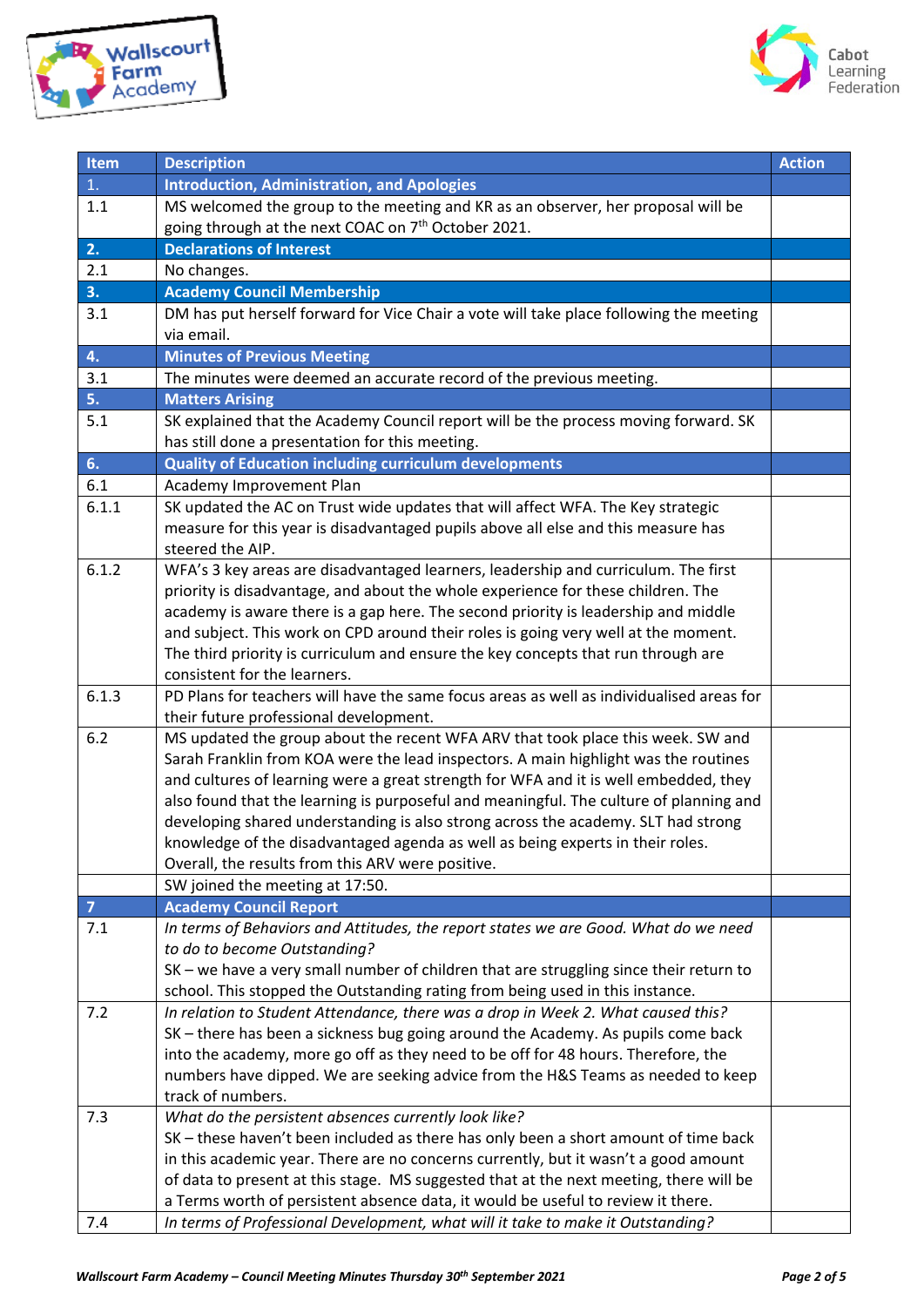



|                | SK - It is better now than it was previously, in our Ofsted it was deemed Outstanding.<br>Hesitant to make it Outstanding as we are implementing some new aspects to the<br>curriculum.                                                                        |  |  |
|----------------|----------------------------------------------------------------------------------------------------------------------------------------------------------------------------------------------------------------------------------------------------------------|--|--|
| 7.5            | How will Future Leader representation work?<br>$SK -$ an election day is taking place on the $8th$ October. Children have been busy<br>writing speeches to present to their classes. Once they are picked, it would be good to<br>meet with them twice a term. |  |  |
| $\bf{8}$       | <b>Safeguarding and inclusion</b>                                                                                                                                                                                                                              |  |  |
| 8.1            | Safeguarding is currently rated as Good, what can be done to make it Outstanding, as                                                                                                                                                                           |  |  |
|                | stated in our SEF?                                                                                                                                                                                                                                             |  |  |
|                | SK - we need to have an additional Safeguarding Lead and two deputies. One is                                                                                                                                                                                  |  |  |
|                | currently on maternity leave. Once they have returned, I will step back into the                                                                                                                                                                               |  |  |
|                | Deputy role.                                                                                                                                                                                                                                                   |  |  |
| 8.2            | The South Gloucestershire Safeguarding audit last year, arose from a complaint.<br>During the investigation, it was offered to all schools in SG. The auditor was very                                                                                         |  |  |
|                | positive about the practices at WFA following a long meeting. ACTION: SK to put this                                                                                                                                                                           |  |  |
|                | report into the Shared folder for Councillors to review.                                                                                                                                                                                                       |  |  |
| $\overline{9}$ | <b>Teaching</b>                                                                                                                                                                                                                                                |  |  |
| 9.1            | There is Outstanding teaching but overall, not yet. It will remain Good whilst we are                                                                                                                                                                          |  |  |
|                | working with some of our new starters.                                                                                                                                                                                                                         |  |  |
| 9.2            | Has work been done to buddy these members of staff up with other longer serving                                                                                                                                                                                |  |  |
|                | colleagues?                                                                                                                                                                                                                                                    |  |  |
|                | SK - yes, we have been, although there is one year group where we have not been<br>able to do that.                                                                                                                                                            |  |  |
| 9.3            | As we have some ECT at WFA, how are they finding learning the WFA way?                                                                                                                                                                                         |  |  |
|                | SK - both ECTs know WFA well already. One was our previous Family Support Worker,                                                                                                                                                                              |  |  |
|                | and the other trained with us at WFA. There are no concerns with embedding the                                                                                                                                                                                 |  |  |
|                | WFA culture, it is just the experience.                                                                                                                                                                                                                        |  |  |
| 10             | <b>Bright spots from Strategic Headlines event</b>                                                                                                                                                                                                             |  |  |
| 10.1           | The Gender gap is closing across the academy, except for Year 1. The pandemic has                                                                                                                                                                              |  |  |
|                | affected the younger Boys than the Girls. We have performed strongly within the CLF,                                                                                                                                                                           |  |  |
|                | for both all children and PP learners. Reading is strong and this also applies to greater                                                                                                                                                                      |  |  |
|                | depth, this has significantly improved from last year.                                                                                                                                                                                                         |  |  |
| 10.2           | Writing is improving in all data but is a trail for PP learners. Attainment of greater                                                                                                                                                                         |  |  |
|                | depth is significantly improving; it is above national for all year groups. No PP Boys<br>were at ARE at the end of Year 1 in July.                                                                                                                            |  |  |
| 10.3           | In Year 6, we have a lot of learners that are PP and SEND. They get a lot of support but                                                                                                                                                                       |  |  |
|                | are out of step with their peers we are looking at how best to measure their progress                                                                                                                                                                          |  |  |
|                | the best. We are looking at careful record keeping and targeted intervention, we need                                                                                                                                                                          |  |  |
|                | to work out how is best to present and monitor their progress. MS suggested that the                                                                                                                                                                           |  |  |
|                | SEND Link Councillor could take this up as a priority. SK added that this could be a                                                                                                                                                                           |  |  |
|                | focus for the learning walk and looking at their workbooks could be viewed. JB also                                                                                                                                                                            |  |  |
|                |                                                                                                                                                                                                                                                                |  |  |
|                | suggested that Lucy Salmon could gather this information from the pupils themselves                                                                                                                                                                            |  |  |
|                | so they can share how they feel about what they do and do not enjoy with their                                                                                                                                                                                 |  |  |
|                | learning.                                                                                                                                                                                                                                                      |  |  |
| 10.4           | We have done a lot of work across the academy for our disadvantaged learners                                                                                                                                                                                   |  |  |
|                | generally. We had a staff meeting, where teachers had to look at photos of the pupils                                                                                                                                                                          |  |  |
|                | and write down everything, they knew about them. This will happen year on year,                                                                                                                                                                                |  |  |
|                | moving forwards. We are also making student passports to capture important                                                                                                                                                                                     |  |  |
|                | information.                                                                                                                                                                                                                                                   |  |  |
| 11             | <b>PP Updates</b>                                                                                                                                                                                                                                              |  |  |
| 11.1           | The Pupil Premium statement and action plan for this year, is there anything we can<br>learn from last year's statement for the next draft?                                                                                                                    |  |  |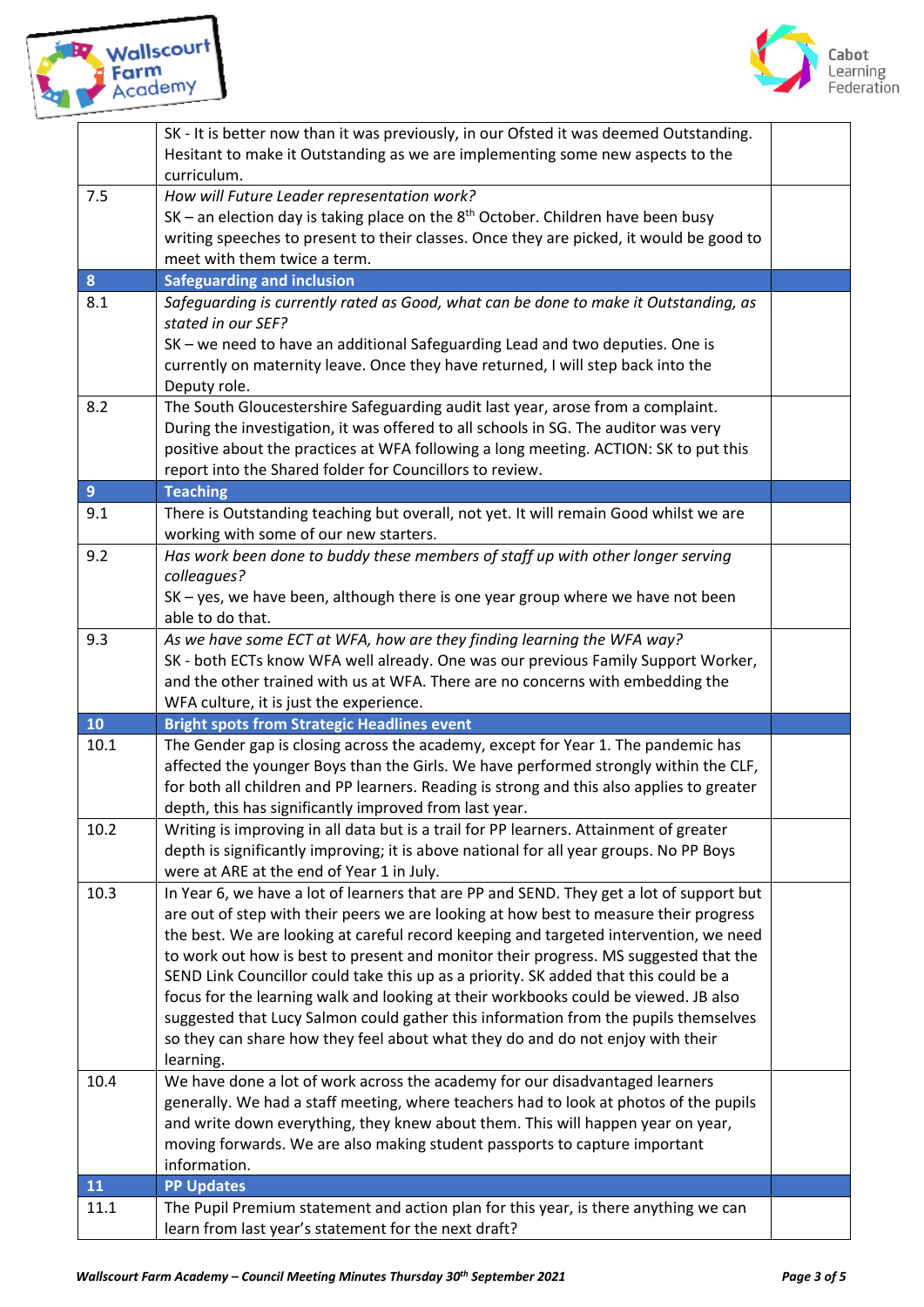



|        | SK - we need a new PP Link councillor; this is a priority area for WFA. MS to email the                          |  |  |
|--------|------------------------------------------------------------------------------------------------------------------|--|--|
| 12     | group for their thoughts on this role. SK to draft this for the next meeting.<br><b>Risk Register</b>            |  |  |
| 12.1   | MS and SK to review the Risk Register outside of the meeting, and feedback at                                    |  |  |
|        | another time. SW to link back with BG on where the work is with Risk Register in                                 |  |  |
|        | relation to Academy Councils and input.                                                                          |  |  |
| 13     | <b>Health and Safety</b>                                                                                         |  |  |
| 13.1   | The H&S committee are not yet up and running. Our H&S Compliance Officer has                                     |  |  |
|        | undertaken a walk round recently of the academy. Fi Mallin will be setting up a                                  |  |  |
|        | meeting soon, TJ to be invited to attend.                                                                        |  |  |
| 14     | <b>Finance</b>                                                                                                   |  |  |
| 14.1   | SK reported that WFA finished the year with a surplus above our business rules, this                             |  |  |
|        | will be going back into the Central Reserves. All our PP funding was spent and there is                          |  |  |
|        | catch up funding left.                                                                                           |  |  |
| 15     | <b>Staffing</b>                                                                                                  |  |  |
| 15.1   | SK is now a Senior Principal for the CLF. MS offered congratulations from the whole                              |  |  |
|        | Council. Staffing absences and changes were discussed.                                                           |  |  |
| 16     | <b>Lettings and Estates</b>                                                                                      |  |  |
| 16.1   | There was a requirement for a management committee to be put together when the                                   |  |  |
|        | building was built. SK is seeking a community member to be involved. KR agreed to                                |  |  |
|        | take part, SK will contact KS the relevant information.                                                          |  |  |
| 17     | <b>Policies for review</b>                                                                                       |  |  |
| 17.1   | Discussions took place surrounding the Home learning policy.                                                     |  |  |
| 17.2   | Moving forwards, we need to look at which phonics scheme we will be using. We                                    |  |  |
|        | have a requirement to use an accredited scheme and use all resources from one                                    |  |  |
|        | provider.                                                                                                        |  |  |
| 17.2.1 | Will the CLF be selecting the scheme for all academies, or will this decision be made                            |  |  |
|        | locally?                                                                                                         |  |  |
|        | SK - if we are all using the same scheme, across the Trust, it would enable shared                               |  |  |
|        | practice conversations. Equally, all schools are individual and may require a different                          |  |  |
|        | scheme to suit their needs. There are lots of pros and cons to this.                                             |  |  |
| 17.2.2 | MS suggested that it would be useful to pick this conversation up in our Term 5                                  |  |  |
|        | meeting. ACTION: SK to provide an update, later in the year.                                                     |  |  |
|        | LT rejoined the meeting 18:53                                                                                    |  |  |
| 18     | <b>Governance</b>                                                                                                |  |  |
| 18.1   | Discussions took place about the plans for the next Academy Council meeting. It was                              |  |  |
|        | suggested that there would be a Councillor learning walk, and the meeting would                                  |  |  |
|        | happen earlier in the day to accommodate this change. JH to speak to WH about WFA                                |  |  |
|        | meeting time changes. POST MEETING NOTE: Following guidance from the H&S                                         |  |  |
|        | Teams, it was decided that the online meeting would still go ahead.<br><b>Equality, Diversity and Inclusion</b>  |  |  |
| 19     |                                                                                                                  |  |  |
| 19.1   | SK offered an update in the report, there is a new EDI lead for WFA. This will be<br>brough to the next meeting. |  |  |
| 20     | <b>Board/COAC attention</b>                                                                                      |  |  |
| 20.1   | None.                                                                                                            |  |  |
| 21     | <b>Any Other Business</b>                                                                                        |  |  |
| 21.1   | Please complete your Nimble Training as soon as possible.                                                        |  |  |
| 22     | <b>Meeting Close</b>                                                                                             |  |  |
| 22.1   | <b>Meeting Closed at 20:07</b>                                                                                   |  |  |
|        |                                                                                                                  |  |  |